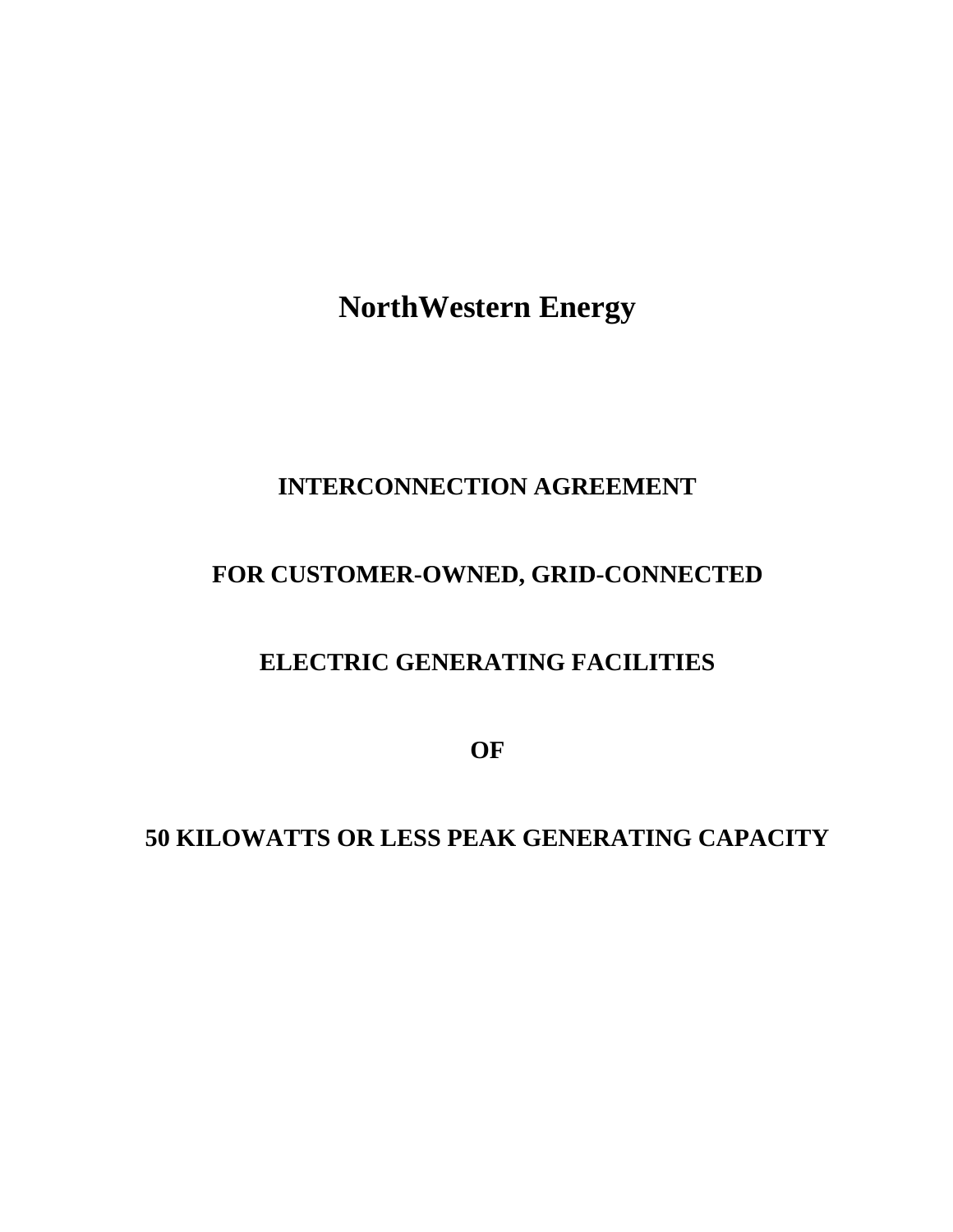## TABLE OF CONTENTS

| <b>SECTION</b><br><b>TITLE</b> |                                                | <b>PAGE</b>      |
|--------------------------------|------------------------------------------------|------------------|
| 1.                             | <b>APPLICABILITY</b>                           | 3.               |
| 2.                             | DESCRIPTION OF ELECTRIC GENERATING FACILITY    | 3.               |
| 3.                             | <b>INTERRUPTION OR REDUCTION OF DELIVERIES</b> | 3.               |
| $\overline{4}$ .               | <b>INTERCONNECTION</b>                         | $\overline{4}$ . |
| 5.                             | <b>DESIGN REQUIREMENTS</b>                     | $\overline{4}$ . |
| 6.                             | <b>MAINTENANCE AND PERMITS</b>                 | 4.               |
| 7.                             | <b>ACCESS TO PREMISES</b>                      | 5.               |
| 8.                             | RENEWABLE ENERGY CERTIFICATES                  | 5.               |
| 9.                             | <b>INDEMNITY AND LIABILITY</b>                 | 5.               |
| 10.                            | <b>INSURANCE</b>                               | 6.               |
| 11.                            | <b>GOVERNING LAW</b>                           | 6.               |
| 12.                            | AMENDMENTS, MODIFICATIONS OR WAIVER            | 6.               |
| 13.                            | <b>NOTICES</b>                                 | 6.               |
| 14.                            | <b>TERM OF AGREEMENT</b>                       | 7.               |
| 15.                            | <b>SIGNATURES</b>                              | 7.               |
|                                |                                                |                  |

EXHIBIT A 2 Pages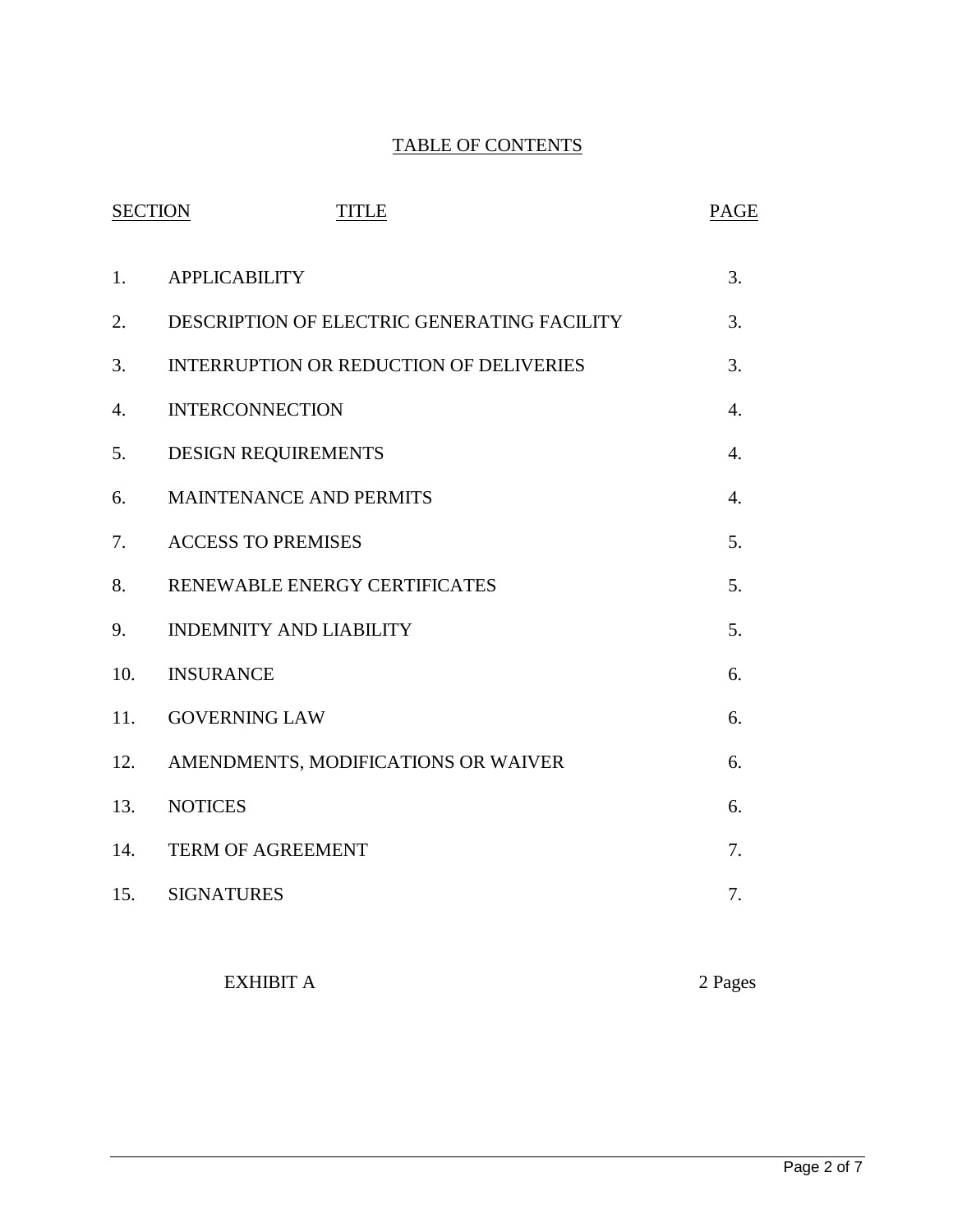#### **NET METERING AGREEMENT**

This Interconnection Agreement for Net Energy Metering ("Agreement") is entered into by and between ("Customer"), and NorthWestern Energy (NWE) sometimes also referred to in this Agreement jointly as "Parties" or individually as "Party."

#### 1. APPLICABILITY

This Agreement is applicable only to distribution customers of NWE who are utility customers in good standing.

#### 2. DESCRIPTION OF CUSTOMER'S SOLAR, WIND, HYDROELECTRIC OR FUEL CELL ELECTRIC GENERATING FACILITY (CUSTOMER FACILITY)

- 2.1 Customer has elected to interconnect and operate its electric generating facility (Customer Facility) in parallel with NWE's Montana electric distribution system.
- 2.2 Customer Facility will be built with the following ratings, which shall not be changed without 30 days advance notice to NWE according to the notice requirements herein: Photovoltaic/Solar ("PV") Array Rating: \_\_\_\_\_\_\_\_\_\_\_\_\_\_\_\_\_\_\_\_\_\_\_\_\_\_KW Wind Turbine (WT) Rating: \_\_\_\_\_\_\_\_\_\_\_\_\_\_\_\_\_\_\_\_\_\_\_\_\_\_\_\_\_\_KW Hydroelectric Turbine (HT) Rating: \_\_\_\_\_\_\_\_\_\_\_\_\_\_\_\_\_\_\_\_\_\_\_\_\_KW Fuel Cell (FC) Rating: KW
- 2.3 Customer Facility Location:

(Street Address, City, State, Zip)

2.4 Customer's NWE Electric Account Number:

2.5 Customer Facility will be ready for operation on or about:

\_\_\_\_\_\_\_\_\_\_\_\_\_\_\_\_\_\_\_\_\_\_\_\_\_\_\_\_\_\_\_\_\_\_\_\_\_\_\_\_\_\_\_\_\_\_\_ \_\_\_\_\_\_\_\_\_\_\_\_\_\_\_\_\_\_\_\_\_\_\_\_\_\_\_\_\_\_\_\_\_\_\_\_\_\_\_\_\_\_\_\_\_\_\_  $\overline{\phantom{a}}$  , and the contract of the contract of the contract of the contract of the contract of the contract of the contract of the contract of the contract of the contract of the contract of the contract of the contrac

(date)

#### 3. INTERRUPTION OR REDUCTION OF DELIVERIES

3.1 NWE shall not be obligated to accept or pay for and may require Customer to interrupt or reduce deliveries of available energy (a) when necessary in order to construct, install, maintain, repair, replace, remove, investigate, or inspect any of its equipment or part of its system, or (b) if it determines that curtailment, interruption, or reduction is necessary because of emergencies, forced outages, force majeure, or compliance with prudent electrical practices.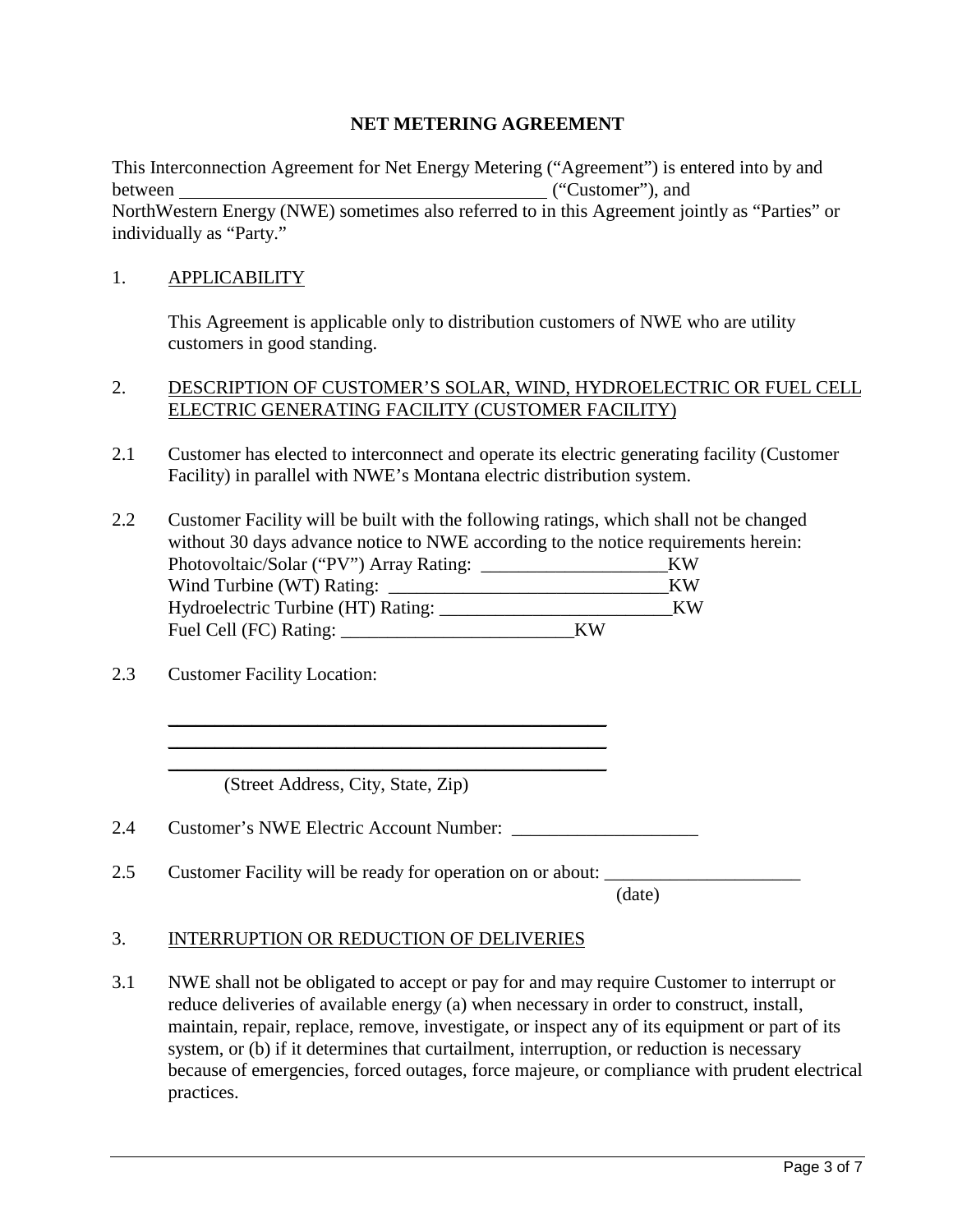- 3.2 Whenever possible, NWE shall give Customer reasonable notice of the possibility that interruption or reduction of deliveries may be required.
- 3.3 Notwithstanding any other provision of this Agreement, if at any time NWE determines that either (a) the Customer Facility, or its operation, may endanger NorthWestern Energy personnel, or (b) the continued operation of Customer Facility may endanger the integrity of NorthWestern Energy's electric system, NWE shall have the right to disconnect Customer Facility from NorthWestern Energy's system. Customer Facility shall remain disconnected until such time as NorthWestern Energy is satisfied that the condition(s) referenced in (a) or (b) of this Section 3.3 have been corrected.

#### 4. INTERCONNECTION

- 4.1 Customer shall deliver the available energy to NWE at the meter located on the Customer's premises.
- 4.2 Customer shall not commence parallel operation of the Customer Facility until written approval has been provided to it by NWE. NWE shall provide such written approval and shall install the required meter within ten (10) working days from NWE's final inspection of the Customer Facility. Such approval shall not be unreasonably withheld.
- 4.3 Customer shall bear all costs for any meter installation, inspection by NWE, and any costs for unusual metering required. Customer may be required to pay meter reading costs. NWE will invoice Customer who is responsible for payment within thirty (30) days of receipt of invoice.

### 5. DESIGN REQUIREMENTS

- 5.1 Customer shall be responsible for the design, installation, operation, and maintenance of the Customer Facility and shall obtain and maintain any required governmental authorizations and/or permits.
- 5.2. Customer shall comply with the requirements of the NWE Net Metering Requirements for Grid Connection of Renewable Resources (attached hereto as Exhibit A) and the NWE Electric Service Requirements and Guidelines (provided upon request).

#### 6. MAINTENANCE AND PERMITS

Customer shall (a) maintain the generator and interconnection facilities in a safe and prudent manner and in conformance with all applicable laws and regulations including, but not limited to Section 5, and (b) obtain any governmental authorizations and permits required for the construction and operation of the generator and interconnection facilities. Customer shall reimburse NWE for any and all losses, damages, claims, penalties, or liability it incurs as a result of Customer's failure to obtain or maintain any governmental authorizations and permits required for construction and operation of Customer Facility.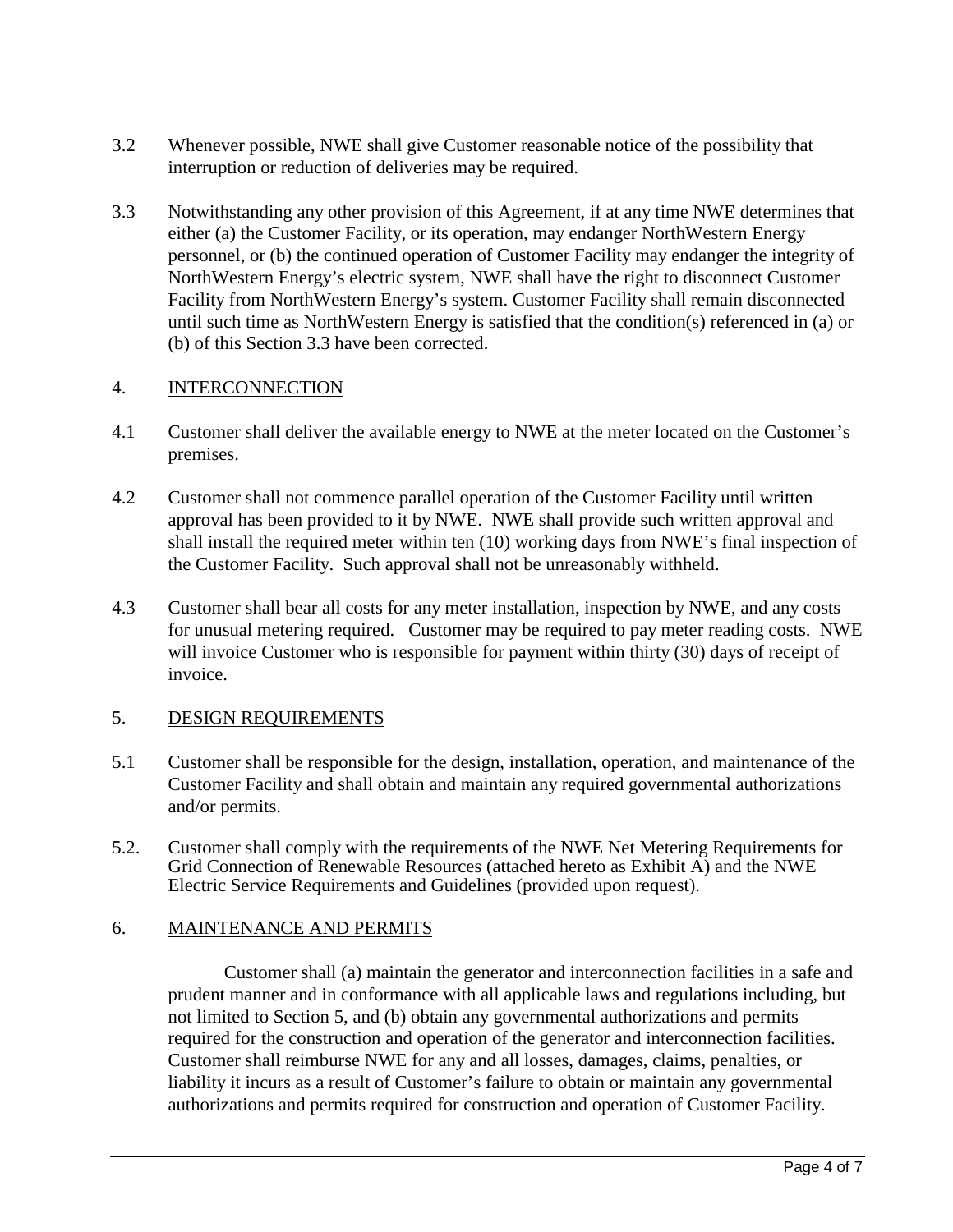### 7. ACCESS TO PREMISES

NWE may enter Customer's premises (a) to inspect, at reasonable hours, Customer's protective devices and read or test meters, and (b) to disconnect, without notice, the interconnection facilities if, in NWE's opinion, a hazardous condition exists and such immediate action is necessary to protect persons, or NWE's facilities, or property of others from damage or interference caused by Customer's renewable source energy generation facilities, or lack of properly operating protective devices.

#### 8. RENEWABLE ENERGY CERTIFICATES

Renewable Energy Certificates (RECs) or Green Tag Credits ( GTCs) are marketable environmental attributes of electric energy generated using renewable fuel sources. NWE is solely responsible to apply and qualify for, and shall have the right to receive, the benefits of any and all RECs or GTCs created or granted as a result of the net metering arrangement with Customer.

#### 9. INDEMNITY AND LIABILITY

- 9.1 Each Party shall defend, hold harmless, and indemnify the other Party and the directors, officers, employees, and agents of the other Party against and from any and all loss, liability, damage, claim, cost, charge, demand, or expense (including any direct, indirect or consequential loss, liability, damage, claim, cost, charge, demand, or expense, including attorneys' fees) for injury or death to persons, including employees of either Party, and damage to property, including property of either Party, arising out of or in connection with (a) the engineering, design, construction, maintenance, repair, operation, supervision, inspection, testing, protection or ownership of the Party's facilities, or (b) the making of replacements, additions, improvements to, or reconstruction of the Party's facilities, provided, however, Customer's duty to indemnify NWE hereunder shall not extend to loss, liability, damage, claim, cost, charge, demand, or expense resulting from interruptions in electrical service to NWE's customers other than Customer. This indemnity shall apply notwithstanding the active or passive negligence of the indemnitee. However, neither Party shall be indemnified hereunder for its loss, liability, damage, claim, cost, charge, demand, or expense resulting from its sole negligence or willful misconduct.
- 9.2 Notwithstanding the indemnity of Section 8.1, and except for a Party's willful misconduct or sole negligence, each Party shall be responsible for damage to its own facilities resulting from electrical disturbances or faults.
- 9.3 The provisions of this Section 8 shall not be construed to relieve any insurer of its obligations to pay any insurance claims in accordance with the provisions of any valid insurance policy.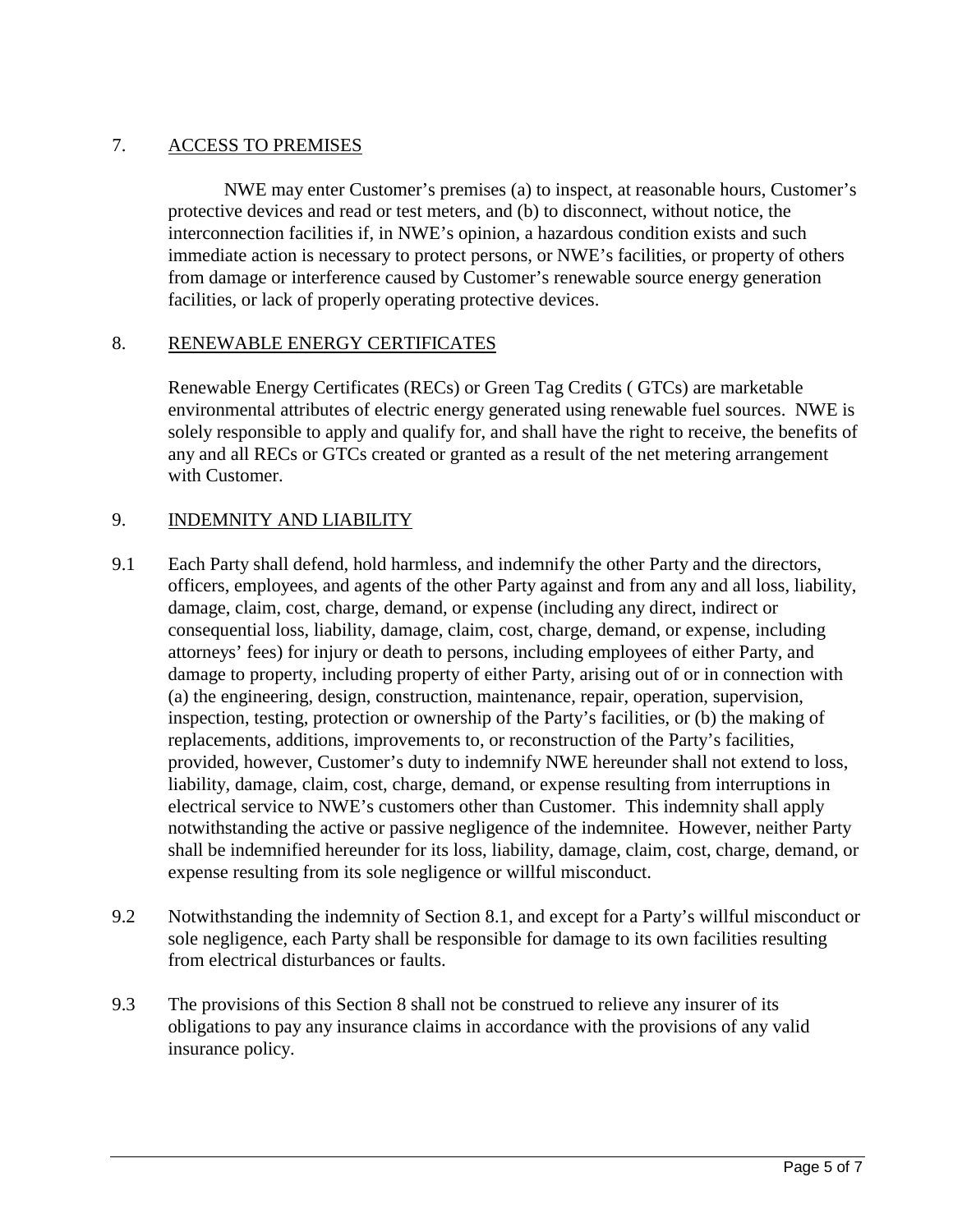9.4 Except as otherwise provided in Section 8.1 neither Party shall be liable to the other Party for consequential damages incurred by that Party.

#### 10. INSURANCE (OPTIONAL)

Customer understands that the installation, operation and/or ownership of the Customer Facility may result in potential liabilities arising from property damage or personal injury as described in Section 8. Customer shall not be required to purchase or maintain property insurance and comprehensive personal liability insurance to protect Customer against such potential liabilities. However, Customer understands that property insurance and comprehensive personal liability insurance may provide protection against such potential liabilities. Accordingly, Customer is encouraged to explore with insurers the extent to which existing or additional insurance policies may protect against the potential liabilities associated with the installation, operation and/or ownership of the Customer Facility.

#### 11. GOVERNING LAW

This Agreement shall be interpreted, governed, and construed under the laws of the State of Montana as if executed and to be performed wholly within the State of Montana.

#### 12. AMENDMENTS, MODIFICATIONS OR WAIVER

Any amendments or modifications to this Agreement shall be in writing and agreed to by both Parties. The failure of any Party at any time to require performance of any provision hereof shall in no manner affect the right at a later time to enforce the same. No waiver by any Party of the breach of any term or covenant contained in this Agreement, whether by conduct or otherwise, shall be deemed to be construed as a further or continuing waiver of any such breach or a waiver of the breach of any other term or covenant unless such waiver is in writing.

#### 13. NOTICES

Any notice required under this Agreement shall be in writing and mailed or personally delivered to the Party at the address below. Written notice of any address changes shall be provided. All written notices shall refer to the Customer's NWE Electric Account Number, as set forth in Section 2.5 of this Agreement. All written notices shall be directed as follows:

Attn: David N. Ryan NorthWestern Energy 40 East Broadway Butte, MT. 59701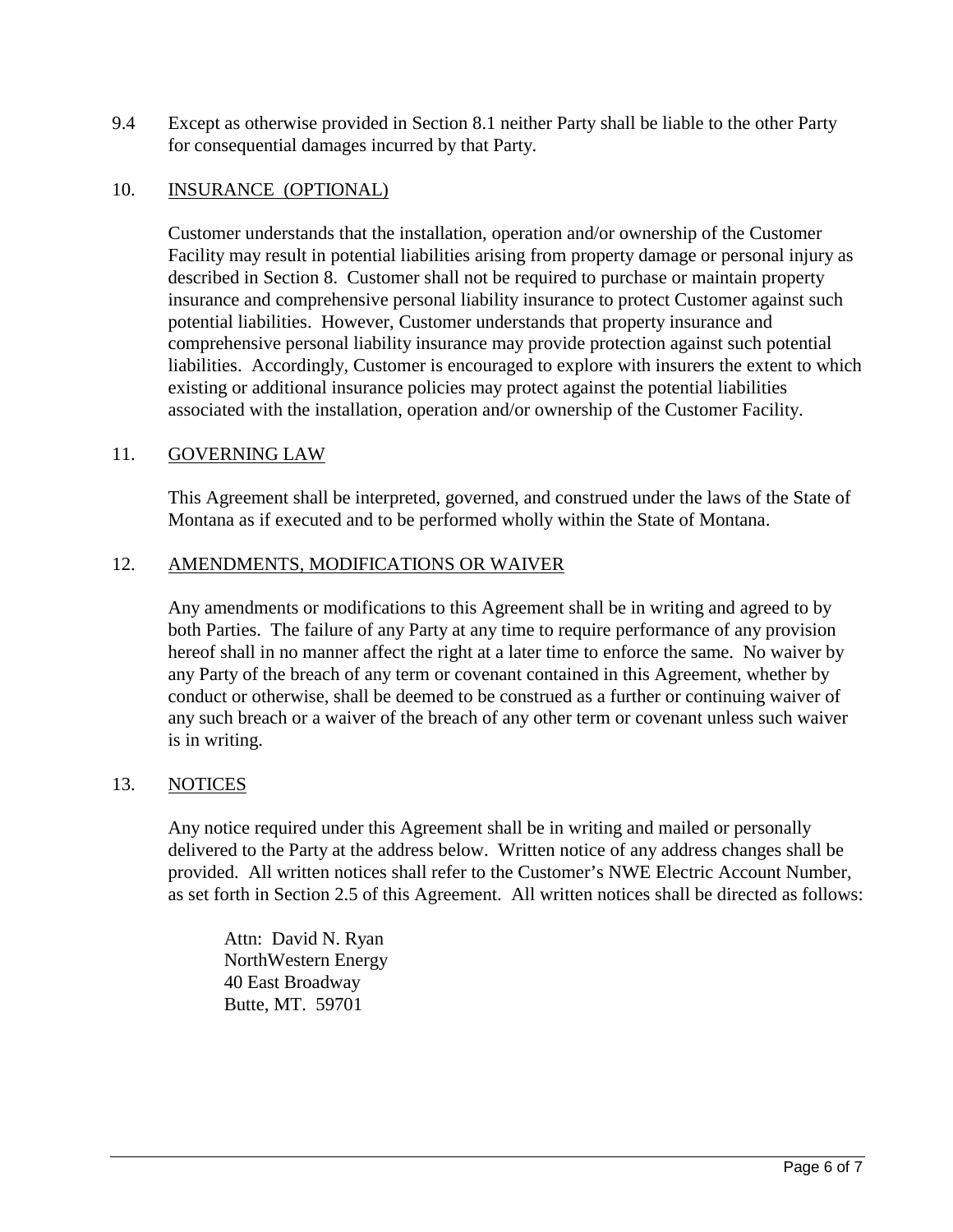#### 14. TERM OF AGREEMENT/TERMINATION

This Agreement shall become effective as of the last date set forth in Section 14 and shall continue in full force and effect until terminated by Customer by providing 30-days prior written notice to the other Party in accordance with Section 12. This Agreement may be terminated prior to 30 days by agreement of both Parties. NWE may terminate this Agreement for nonpayment according to its tariffs and the Montana Public Service Commission Rules and Regulations. NWE reserves the right to renegotiate this agreement at any time.

#### 15. SIGNATURES

The Parties to this Agreement hereby agree to have two originals of this Agreement executed by their duly authorized representatives. This Agreement is effective as of the latter of the two dates set forth below.

| <b>CUSTOMER</b> |  | THE MONTANA POWER COMPANY |  |
|-----------------|--|---------------------------|--|
| Signature       |  | By:                       |  |
| Name:           |  | Name:                     |  |
| Title:          |  | Title:                    |  |
| Date:           |  | Date:                     |  |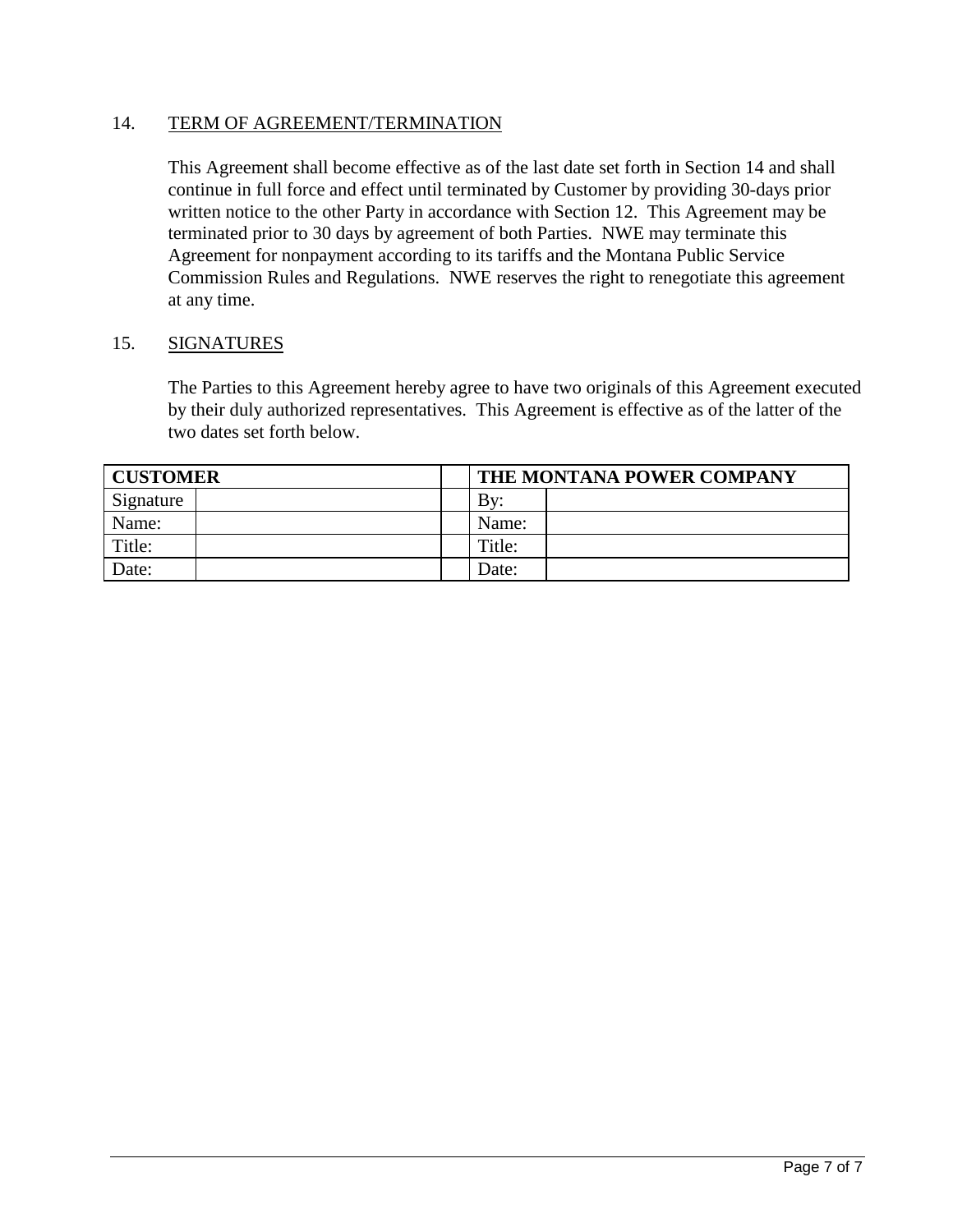#### Exhibit A

## **Net Metering Requirements for Grid Connection of Renewable Resources**

NorthWestern Energy (NWE) Montana customer owned generation may be interconnected to NWE's distribution system using a technique known as "Net Metering". A net metering system is one which: 1. Uses as its fuel renewable resources; defined to be solar, wind or hydropower, or other generation system preapproved by the utility. 2. Has a generating capacity of not more than 50 (fifty) kilowatts. 3. Is located on the customer-generator's premises. 4. Operates in parallel with the NWE distribution system. 5. Is intended primarily to offset part or all of the customer-generator's requirements for electricity at the specific site where the generation is installed. Parallel generation is covered in the NWE Electric Service Requirements and Guidelines section 7.08. Systems generating more than 50 kilowatts will be handled on an individual basis and will require a special contract between the customer and the utility.

Any net metered system interconnected with NWE's distribution system is expected to use NWE's distribution system for backup power, and so shall not employ any nonrenewable resource to provide power, e.g. propane fired engine generator. These types of generator interconnections are addressed in the NWE Electric Service requirements and Guidelines section 7.07.

These requirements are designed to ensure that the generating facility will meet the utility's safety and power quality requirements. In particular, the requirements are designed to prevent back-feeding of power from the generating facility to the utility grid during power outages, and to match the utility's own power characteristics with respect to voltage and frequency.

Requirements:

- 1. The generating facility shall be metered with a NorthWestern Energy utility installed meter.
- 2. Any direct current (DC) generating facility shall be interconnected to the NorthWestern Energy utility system through a static inverter that complies with the following requirements:

Institute of Electrical and Electronics Engineers (IEEE) standard 929, "Recommended Practice for Utility Interface of Photovoltaic (PV) Systems."

Underwriters Laboratories (UL) Subject 1741, "Standard for Static Inverters and Charge Controllers for Use in Photovoltaic Power Systems"